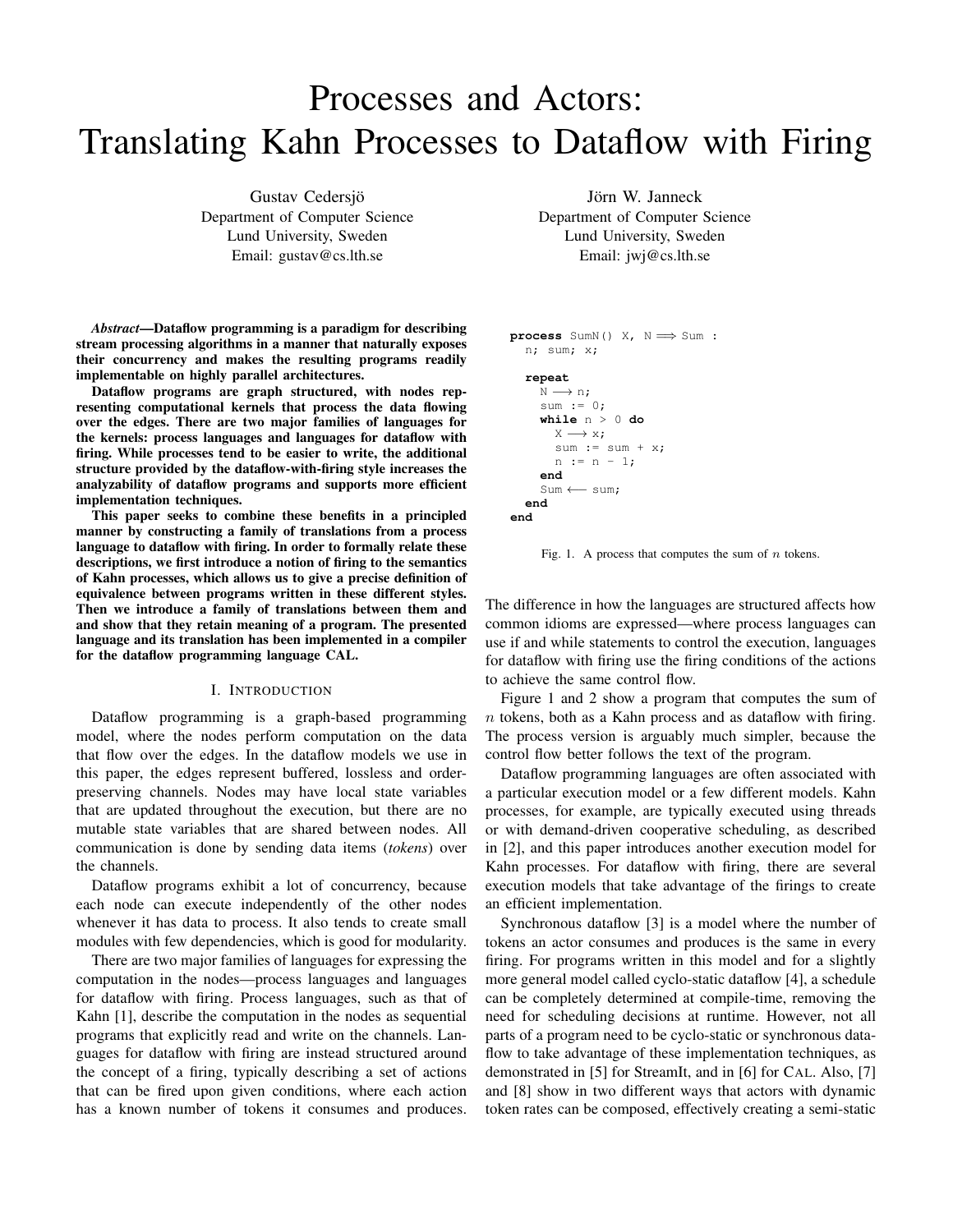```
actorSumN() X, N \Longrightarrow Sum:n; sum;
  start: action N: [nbr] ⇒
  do
    sum := 0;
    n := nbr;end
  add: action X:[x] \impliesguard n > 0
  do
    sum := sum + x;n := n - 1;end
  done: action ⇒ Sum: [sum]
  guard n <= 0 end
  schedule Start:
    Start (start) → Sum:
    Sum (add) \longrightarrow Sum;
    Sum (done) → Start;
  end
end
```
Fig. 2. An actor that computes the sum of  $n$  tokens.

schedule of the composed actors. Section VI-A discusses a few implementations of dataflow with firing, comparing them to a traditional process implementation.

There are also other benefits of the firing semantics. One is the possibility to record traces of the action firings and create a dependency graph between the firings of a particular execution. In [9], such traces are used to guide the choice of implementation parameters in a design space exploration of a dataflow program.

In this paper we combine the simplicity of processes with the benefits of having them represented as dataflow with firing by designing a Kahn process language with a translation to dataflow with firing. The main contributions of this paper are the translation from the Kahn process language to dataflow with firing, and a way of expressing action firings in the denotational semantics of Kahn processes. Additionally, we elaborate on how the Kahn process source program can be transformed to the recursive functions of its denotational semantics—a detail that is only sketched by Kahn [1].

This paper continues in section II and III with some background on Kahn processes, the process model that we have chosen to implement, and then a short introduction to CAL, the target language of the translation. Section IV introduces a process language whose translation to CAL is presented in section V. Section VI discusses the language design and the translation to dataflow with firing. Related work is discussed in section VII, and finally, section VIII concludes the paper.

## II. PROCESS MODEL

The process model we use in this paper is the one of Kahn [1], often referred to as Kahn process networks. A process is described as a sequential program that can communicate with other processes via blocking reads and nonblocking writes on channels. Kahn showed that a network of such processes always produces the same values on the channels, irrespective of how their executions are interleaved.

#### *A. Semantics*

The semantics of Kahn processes have been described in [1], and its details are beyond the scope of this paper. We will, however, discuss some of its building blocks to show the correctness of the translations we are presenting in this paper.

The semantics is denotational rather than operational, and the processes are described as functions on sequences of values. The sequences may be of finite or denumerably infinite length. There is a complete partial order on sequences called the prefix order  $\Box$ , with  $a \Box b$  if and only if a is the initial segment of  $b$ . The functions that describe the processes must be monotonic on this partial order, meaning  $a \sqsubset b \Rightarrow f(a) \sqsubset$  $f(b)$ . Another way to describe prefix monotonicity is that if such a function applied to sequence  $\alpha$  yields the result  $r$ , and the same function is applied to sequence  $b$  that starts with  $a$ , then the result will start with  $r$ . The monotonicity describes an important property of the execution of processes, viz. that a process cannot change the output it has already produced. The functions must also be Scott-continuous, which on the prefix order means that in addition to being monotonic, a function may not depend on whether an input sequence is finite or infinite. Kahn processes are by construction Scott-continuous functions.

A network of processes is described as an equation system where the data on the communication channels are variables and the processes are continuous functions over these variables. The semantics of the program is the smallest solution to the equation system with respect to the prefix order. This solution is unique and can be computed, or if infinite, arbitrarily well approximated, with fixed point iteration. A consequence of the solution being unique is that the execution order of the processes cannot affect the data they produce.

## III. CAL

CAL [10] is a language for describing actors of dataflow with firing, originally developed as part of the Ptolemy project [11]. A variant of CAL has been standardized by MPEG in ISO/IEC 23001-4:2014 for describing video codecs.

An actor consists of *ports*, *state*, *actions* and additional constraints on when actions can be fired. Figure 2 shows an actor written in CAL. It has three actions, tagged with start, add and done. Two of the actions also have a guard, i.e. a boolean expression that must be true for the action to fire. The actions are also, in this example, constrained by an action schedule—a finite state machine that controls which actions can be fired.

CAL can express computation that is not possible using Kahn processes, namely actors that are not monotonic on the prefix order or not even deterministic. The Merge actor in figure 3 is an example of a non-deterministic actor. It takes a token either from port X or port Y and puts its value on Z.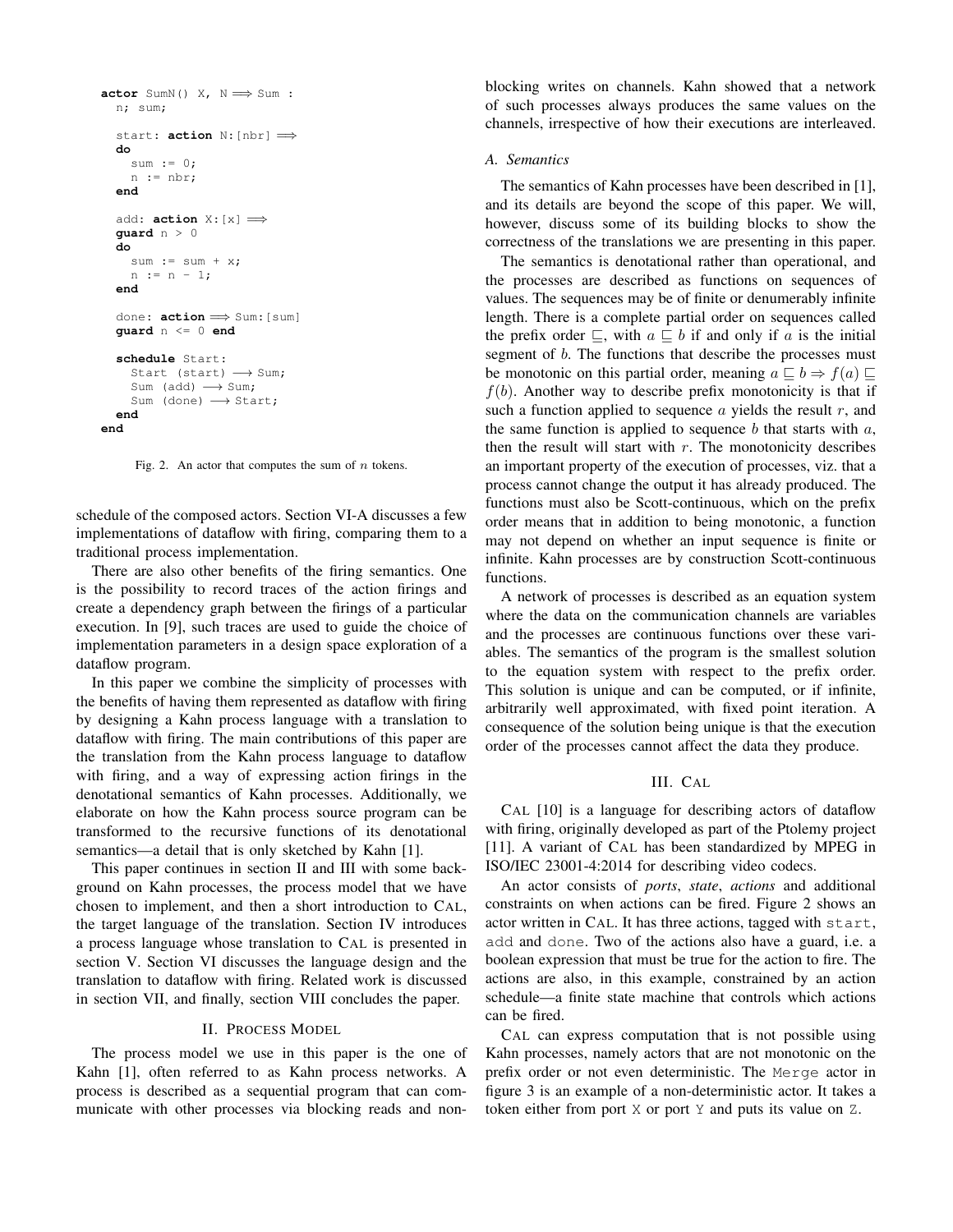```
actor Merge() X, Y \implies Z :
  action X: [v] \implies Z: [v] end
  action Y:[v] =⇒ Z:[v] end
end
```
Fig. 3. Non-deterministic merge actor



Fig. 4. An overview of the transformations presented in this paper.

# IV. PROCESS LANGUAGE

In this section we describe a small language for writing Kahn processes, which we in the next section translate to dataflow with firing. Figure 4 shows an overview of the transformations that are performed on the processes. We will refer to this figure for each transformation we introduce.

## *A. Language Grammar*

The grammar of the language is shown in figure 5. Some parts of the grammar are not described in this paper, namely expression, identifier and type, and for those productions we use the corresponding productions from the CAL language report [10]. The process example in figure 1 is written in this language, and later in the paper, there are a few more examples.

A process begins with the keyword **process** followed by the name of the process. Then follows a list of formal parameters in parentheses, and the actual parameters for these are bound at compile time, when instantiating the dataflow graph. After the parameter list comes the input and output port declarations. These are also bound to the communication channels when instantiating the graph.

The body of the process starts with a list of variable declarations, followed by the process description. The process description is either repeated, indicated by the **repeat** keyword, or just executed once, in case the **begin** keyword is used. The statements in the process description is what the process executes at runtime.

There are five kinds of statements of which three of them are known from many other imperative programming languages: if statements, while loops and assignments. The read and write statements are central for the semantics of Kahn processes. The read statements look like this

Port → variable

and reads one token from Port, which must be an input port, and assigns the value to variable. The read is blocking, which means that the execution will not proceed unless there

```
entity = "process" identifier "(" parameters ")"
 ports "==>" ports ":"
  {declaration}
 process
  "end".
parameter = [type] identifier.
parameters = [parameter {\n, " parameter}],port = [type] identifier.
ports = [port {\n, " port }].
declaration = [type] identifier
 [":=" expression] ";".
process = ("repeat" | "begin" | "begin" | "setatement" | "start = "end" .statement = if | while | read | write | assignment.
if = "if" expression "then" {statement}["else" {statement}] "end".
while = "while" expression "do" {statement} "end".
read = identifier "-->" identifier ";".
write = identifier "<--" expression ";".
assignment = identifier " := " expression " : ".
```


is a token available. The write statements, however, are nonblocking and look like this

Port ←− expression

The expression is evaluated and the value is written to Port, which must be an output port.

#### *B. Semantics*

The semantics of this language is the semantics of Kahn processes, as described in [1], where the processes are viewed as functions on sequences. We use  $[v_1, v_2, \ldots, v_n]$  to denote a sequence of *n* elements, and  $[v_1, v_2, \ldots]$  to denote a sequence of infinite length. Concatenation, denoted  $X.Y$ , is the sequence that starts with  $X$  and continues with  $Y$ , or just  $X$  if  $X$  is infinite. We use  $\lfloor \cdot \rfloor$  to denote an empty sequence.

The first step towards describing a process as a function on sequences is to describe it as a flowchart with one node in the flowchart per statement. This step is labelled A in the overview in figure 4.

The read and write statements are represented by input/output nodes (parallelograms). Assignments are represented by process nodes (rectangles). The branching statements **if** and **while** are represented by groups of nodes: one decision node (diamond) for the condition test, one subchart for each alternative execution path, and a connection node (small circle) where the control flow converges. Entry points and exit points are represented by terminal nodes (rounded rectangles), labeled start and stop, respectively.

The flowchart is then translated to a function on sequences. This is transformation B in the overview in figure 4. The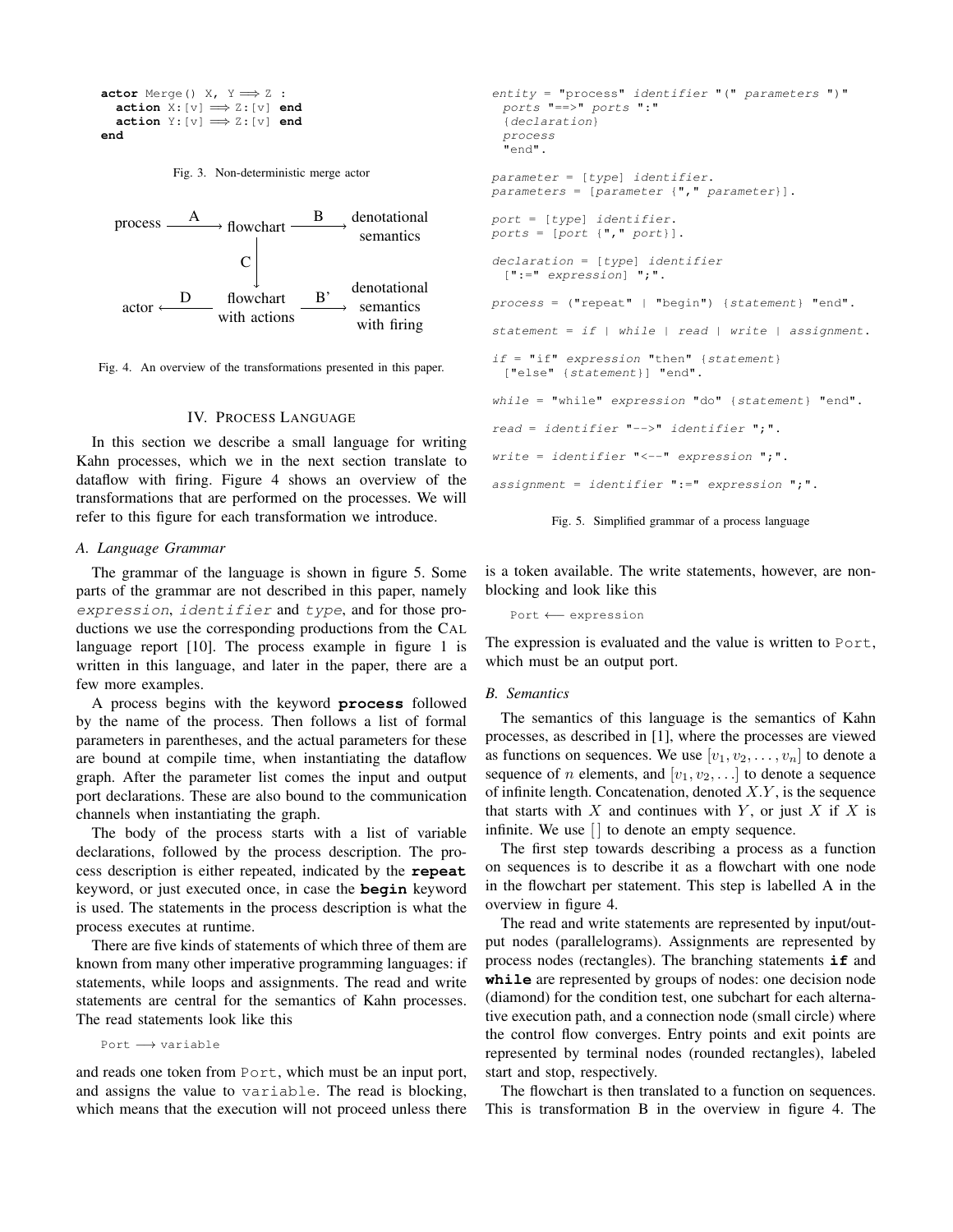denotational semantics of Kahn processes is defined on this form, and Kahn refers to the methods of McCarthy [12] on how to do the translation.

Each node in the flowchart is translated to a function that refers to its successor nodes for the continued execution. The functions are parameterized by the state variables and input streams. For simplicity, we only consider one state variable  $v$ , one input sequence  $X$  and one output sequence, but later we generalize this to tuples. A start node start initializes the state of the process,

$$
start(v, X) = next(v', X)
$$
 (1)

where  $v'$  is the initial value of  $v$  and next represents the successor node in the flowchart. A stop node *stop* represents the end of the execution and is therefore the empty sequence.

$$
stop(v, X) = []
$$

A connection node conn is defined as its successor next and can be omitted. An assignment node is defined as

$$
assign(v, X) = next(f(v), X)
$$

where  $f$  computes the new value of  $v$  and next is the successor node. A conditional node, cond has two possible successor nodes, true and false, and is defined as

$$
cond(v, X) = \begin{cases} true(v, X), & \text{if } p(v) \\ false(v, X), & \text{otherwise} \end{cases}
$$

where  $p$  is the predicate on the state variables that is the condition of the node. A write node write that writes a value  $f(v)$  derived from the state to the output port is defined as follows.

$$
write(v, X) = [f(v)].next(v, X)
$$
\n(2)

Finally, a read node that reads a token and assigns it to  $v$  is defined as

$$
read(v, X) = \begin{cases} next(h, T) & \text{if } X = [h].T \\ [] & \text{if } X = [] \end{cases}
$$
 (3)

where the execution stops if there is no token available. The description of a process is completed by a function that hides the state variables and is defined as the start function with any values of the variables.

$$
process(X) = start(\bot, X)
$$

If a process function is constructed using only the functions described above, the process will be monotonic on the prefix relation, because extension of an input to the function can only affect extensions of its output. It will also be continuous, because the function cannot depend on the finiteness of the sequences. The function therefore represents a Kahn process.

To generalize this to handle more state variables and input ports and output ports, the variables can be represented by a tuple, and the input sequences by a tuple of sequences and the output by a tuple of sequences as well. We extend the prefix order to tuples of sequences with  $(X_1, \ldots, X_n) \sqsubseteq$ 

| process Delay         | () X $\Longrightarrow$ Y : |
|-----------------------|----------------------------|
| $\forall$ := 0;       |                            |
| repeat                | $\forall$ $\forall$ ;      |
| $\forall$ $\forall$ ; |                            |
| $\forall$ $\forall$ ; |                            |
| and                   |                            |





Fig. 7. A flowchart of the Delay process in figure 6 with numbered nodes.

 $(Y_1, \ldots, Y_n) \iff X_1 \sqsubseteq Y_1 \land \ldots \land X_n \sqsubseteq Y_n$  and define the concatenation operation  $(X_1, \ldots, X_n)$ .  $(Y_1, \ldots, Y_n)$  as elementwise concatenation  $(X_1, Y_1, \ldots, X_n, Y_n)$ . The assign function will only change one of the elements of the variable tuple, read will only read from one of the streams to one of the variables, and write will only add to one of the elements of the output sequence tuple.

As an example of this translation, the Delay in figure 6 is first transformed to the flowchart in figure 7. The nodes of this flowchart are numbered 1 to 3, which corresponds to the functions  $Delay_1$  to  $Delay_3$ . These functions are defined as described above.

$$
Delay_1(v, X) = Delay_2(0, X)
$$
 by (1)

$$
Delay_2(v, X) = [v].Delay_3(v, X)
$$
 by (2)

$$
Delay_3(v, X) = \begin{cases} Delay_2(h, T) & \text{if } X = [h].T \\ [] & \text{if } X = [] \end{cases} \text{ by (3)}
$$

The process is defined as follows.

$$
Delay(X) = Delay_1(\perp, X)
$$

We can now simplify function  $Delay_3$  by substituting  $Delay_2$ 

$$
Delay_3(v, X) = \begin{cases} [h].Delay_3(h, T) & \text{if } X = [h].T\\ [] & \text{if } X = [] \end{cases}
$$

Now we can see that  $Delay_3$  is equivalent to its X argument and further simplify it to

$$
Delay_3(v, X) = X
$$

Similarly we can simplify  $Delay$  by substituting  $Delay_1$  and then  $Delay_2$  and then finally  $Delay_3$  and get the following.

$$
Delay(X) = [0].X
$$

This definition is a very compact description of the process that captures the essence of the unit delay.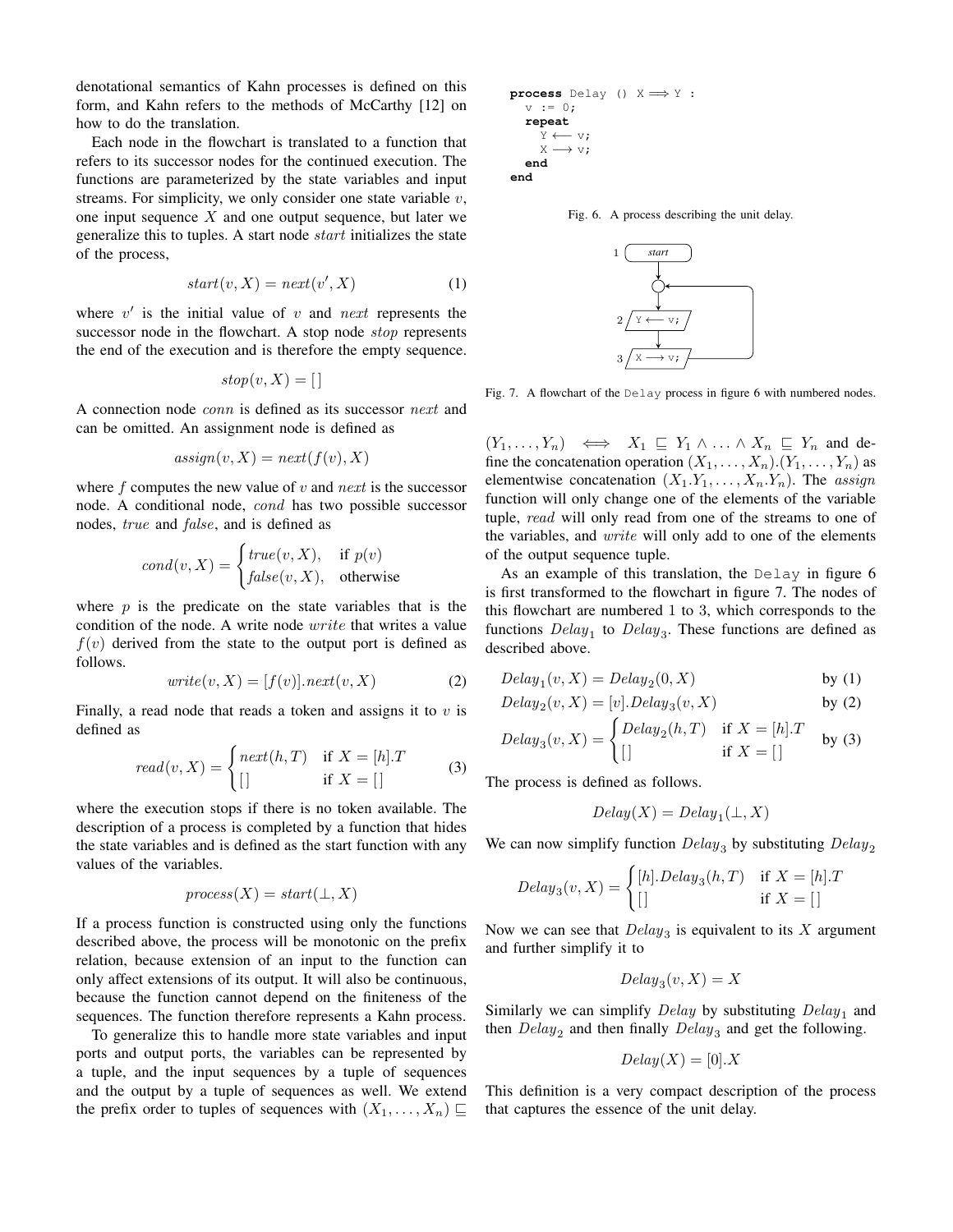

Fig. 8. A cyclic dataflow program with the Delay process.

Figure 8 shows a small cyclic network with one Delay process. The corresponding equation system in the semantics of Kahn processes is

$$
\begin{cases}\nY = Delay(X) \\
X = Y.\n\end{cases} \tag{4}
$$

In general, there are several solutions to the equation systems of Kahn process networks, but the smallest solution with respect to the prefix order is what defines the semantics. In this case, the smallest solution to the equation system in (4) has an output sequence that is an infinite sequence of zeros:  $Y = [0, 0, 0, \ldots].$ 

#### V. TRANSLATION TO DATAFLOW WITH FIRING

The translation from process to dataflow with firing is done in three steps. (The corresponding labels from figure 4 are shown in parentheses.)

- 1) Construct a flowchart of the process. (A)
- 2) Group nodes in the flowchart into actions. (C)
- 3) Create a dataflow actor from the actions. (D)

The first step makes it easier to reason about the statements in the code. The second step cannot be done arbitrarily without the risk of changing the semantics of the program. We therefore show how this step can be performed without changing what the process computes by making sure that the result of B and B' in figure 4 are the same. In the third step, we take a process with actions and create a CAL actor with the same control flow.

## *A. Grouping nodes into actions*

A dataflow actor is executed in atomic steps, called action firings. An action can only be fired if its conditions are fulfilled. We call these *firing conditions*. The tokens that an action reads, for example, must be present in order to fire. It also means that the number of tokens that an action requires must be known before firing that action. Typically, but not necessarily, it is even known at compile-time.

An example of a possible action is a chain of read, write and assignment nodes in the flowchart. Because a chain only has one possible control flow, where each statement is executed exactly once, the number of tokens that will be consumed and produced by executing a chain is known at compiletime. However, an action grouping is not correct just because it contains valid actions. It must also represent the same sequence-function.

To determine if a process with its statements grouped to actions is equivalent to the original process, we add action firing to the functions on sequences and check if the function is still the same. Referring to figure 4, we check that the results of B and B' are the same.

If an action  $a$  is a sequence of statements that start with  $s$ and reads  $n$  tokens from  $X$ , then the atomicity is modeled as

$$
a(v, X) = \begin{cases} s(v, X) & \text{if } X = [h_1, \dots, h_n].T \\ [] & \text{otherwise.} \end{cases}
$$
 (5)

The execution "continues" only when the input sequence  $X$ is long enough to execute the whole sequence of statements. The definition in (5) can be generalized to handle more than one input sequence by adding more firing conditions.

As an example, we use the Delay process in figure 6 and its corresponding flowchart in figure 7. Let the write statement of node 2 together with the read statement of node 3 be an action. The requirement for this action to fire is that  $X$  has at least one element, because of the read statement. The effect of making an action of statement 2 and 3 is that the write will not be executed unless there is a token available for the read. To show that this translation is incorrect, we construct the function that corresponds to this translated process.

$$
Delay'(X) = Delay'_1(\bot, X)
$$
  

$$
Delay'_1(v, X) = Delay'_a(0, X)
$$
 by (1)

$$
Delay_a'(v, X) = \begin{cases} Delay_2'(v, X) & \text{if } X = [h].T \\ [] & \text{if } X = [] \end{cases} \text{ by (5)}
$$

$$
Delay_2'(v, X) = [v].Delay_3'(v, X)
$$
 by (2)

$$
Delay_3'(v, X) = \begin{cases} Delay_a'(h, T) & \text{if } X = [h].T \\ [] & \text{if } X = [] \end{cases} \text{ by (3)}
$$

This set of functions differs from the Delay functions in the following two ways. Delay' contains a function  $Delay'_a$ that describes the atomicity of  $Delay_2'$  and  $Delay_3'$ , and all references to  $Delay_2$  are instead references to  $Delay'_a$ .

A translation is correct only if its function is equivalent to the original function. If we apply  $Delay$  and  $Delay'$  to the empty sequence

$$
Delay([[)] = [0]
$$
  

$$
Delay'([[)] = Delay'_1(\perp, []) = Delay'_a(0, []) = []
$$

we see that the translation is incorrect.

## *B. Action grouping schemes*

We will present a series of action grouping schemes that yield correct translations from processes to dataflow with firing. We only consider grouping schemes that group chains of statement nodes, i.e. sequences of read, write and assignment statements. The condition nodes are translated to their own actions without any firing conditions that only designate its successor action in the execution.

There is a trivial action grouping that is always correct, that is the grouping where each statement becomes its own action. In this grouping, only the actions with a read statement will have a firing condition. This condition is also the same as the condition of the read statement itself. Let  $a$  be the action with one read statement  $r$ ,

$$
X\longrightarrow v\mathbin{;}
$$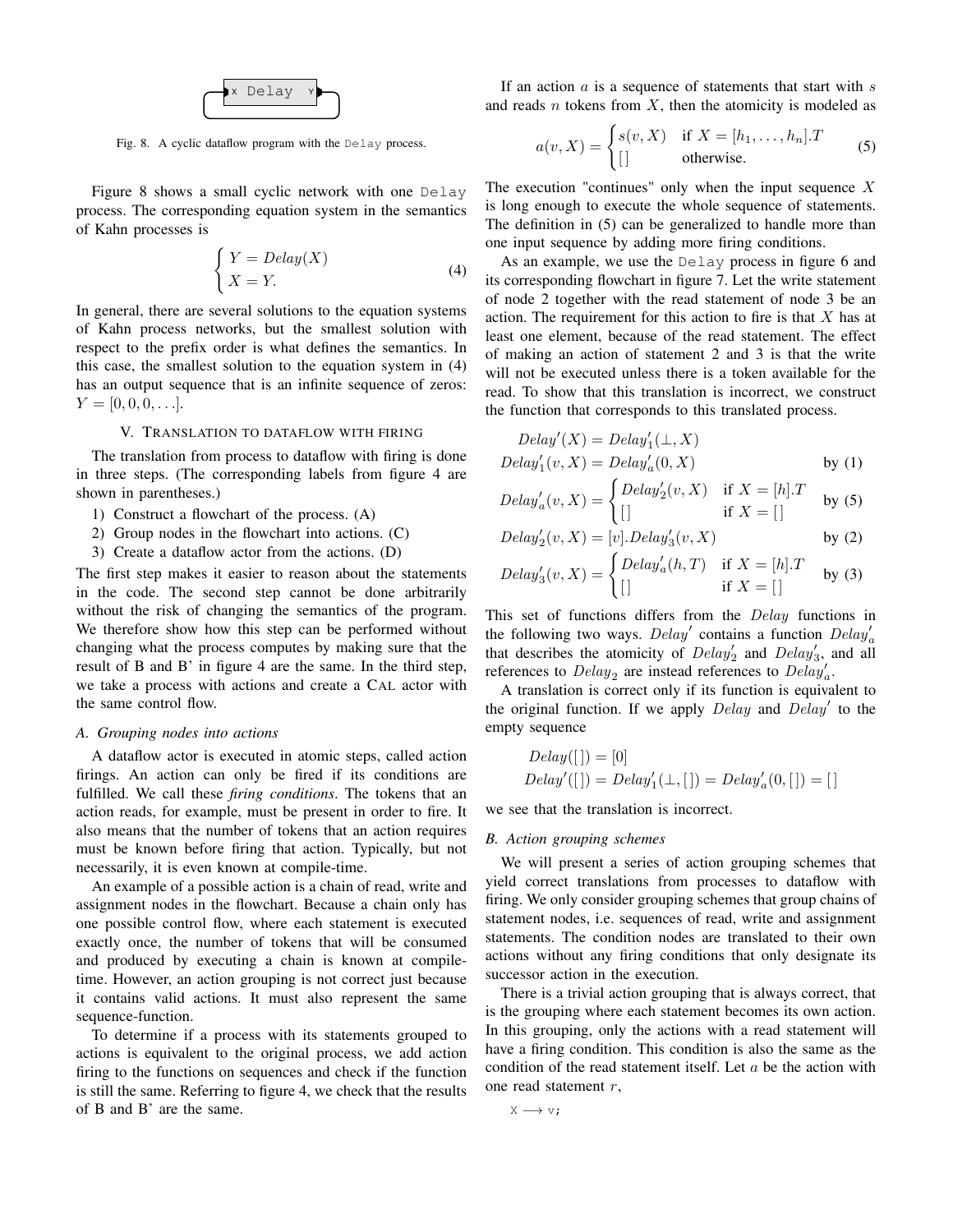whose successor is  $n$ .

$$
a(v, X) = \begin{cases} r(v, X) & \text{if } X = [h].T\\ \begin{bmatrix} \begin{bmatrix} \end{bmatrix} & \text{if } X = [\end{bmatrix} \end{cases}
$$

$$
r(v, X) = \begin{cases} n(h, T) & \text{if } X = [h].T\\ \begin{bmatrix} \end{bmatrix} & \text{if } X = [\end{bmatrix}
$$

We can see that  $a = r$ . For an action a with a write or assignment statement s, the action is equal to the statement, because the action has no firing condition.

$$
a(v, X) = \begin{cases} s(v, X) & \text{always} \\ [] & \text{never} \end{cases}
$$

This grouping results in very fine grained actions, but dataflow actors are usually not written in this way, firstly because it is very tedious to write that many actions, secondly because it is usually not necessary, and thirdly because it is usually more efficient to write fewer and larger actions. The actions need to be scheduled, either at compile time or at runtime, and the more actions to schedule, the more time it tends to take. For these reasons, we study some grouping schemes with larger actions as well.

*1) Regular expressions on sequences of statements.:* To describe different grouping schemes, we use regular expressions over sequences of statements. Let  $r$ ,  $w$  and  $a$  denote the set of read, write or assignment statement, respectively. Alternation is denoted  $x|y$  which is the union of all sequences in x and y. Concatenation  $xy$  is the set of sequences that are concatenations of a sequence in  $x$  with a sequence in  $y$ . The Kleene star  $x^*$  represents concatenation of any number of sequences in  $x$ , including zero sequences. As an example, the expression  $(r|a)^*$  denotes any sequence of read and assignment statements.

*2) Actions with only writes and assignments.:* If sequences of write and assignment statements,  $(w|a)^*$ , are grouped to actions, the resulting function of the action will be identical to the function of the statements. Write and assignment statements do not read any tokens, and the action will therefore have no conditions. Let s be the first statement in a sequence in  $(w|a)^*$ , followed by the rest of the process, and a be an action with these statements.

$$
a(v, X) = \begin{cases} s(v, X) & \text{always} \\ [] & \text{never} \end{cases}
$$

Action  $a$  is trivially equal to statements  $s$ .

*3) Actions with only reads and assignments.:* If sequences of read and assignment statements,  $(r|a)^*$ , are grouped to actions, the resulting function will have conditions on the lengths of the sequences corresponding to the number of read statements for each stream. Assume the read statements of an action  $a$  reads  $n$  tokens from  $X$ , the action will then be defined as

$$
a(v, X) = \begin{cases} s(v, X) & \text{if } X = [h_1, \dots, h_n].T \\ [ ] & \text{otherwise,} \end{cases}
$$

where s represents the execution starting at the first statement in the action. Since the statements of the action doesn't produce any output, we know that when the sequence is shorter than what all statements read, the output is empty.

$$
\forall k < n. \, s(v, [x_1, \ldots, x_k]) = []
$$

That is also true for the action.

$$
\forall k < n. \, a(v, [x_1, \ldots, x_k]) = []
$$

When the sequences, however, are long enough for all the read statements of the action, we get the following.

$$
\forall k \ge n. a(v, [x_1, \ldots, x_k]) = s(v, [x_1, \ldots, x_k])
$$

Both when the inputs are sufficiently long and when they are not, the action represents the same function as its statements.

*4) Actions with reads and assignments and then writes and assignments.:* The two regular expressions above can be combined to  $(r|a)^*(w|a)^*$ , accepting first reads and assignments and then writes and assignments. To study what affect this action has on the function, we first study the case with two consecutive actions  $a_1$  with statements from  $(r|a)^*$  and  $a_2$  with statements from  $(w|a)^*$ . As we have seen earlier, action  $a_1$  requires all tokens that it reads to be present before proceeding, and action  $a_2$  does not require anything to continue. An action  $a$  that contains the statements of  $a_1$ followed by  $a_2$ , will have the same conditions as  $a_1$ , because  $a_2$  does not have any conditions. The function that represents a will therefore be identical to the function that represents  $a_1$  followed by  $a_2$ . To illustrate this, assume the simple case with one read statement  $r$  followed by one write statement  $w$ followed by another statement n. First, we make actions  $a_r$ of r and  $a_w$  of w. The functions for this now looks like the following.

$$
a_r(v, X) = \begin{cases} r(v, X) & \text{if } X = [h].T\\ \begin{bmatrix} \end{bmatrix} & \text{if } X = \begin{bmatrix} \end{bmatrix} \end{cases}
$$

$$
r(v, X) = \begin{cases} a_w(h, T) & \text{if } X = [h].T\\ \begin{bmatrix} \end{bmatrix} & \text{if } X = \begin{bmatrix} \end{bmatrix} \end{cases}
$$

$$
a_w(v, X) = w(v, X)
$$

$$
w(v, X) = [v].s(v, X)
$$

The important part is that  $a_w$  will be the same for all groupings in  $(w|a)^*$ , making it possible to use w directly wherever  $a_w$ is used and eliminate  $a_w$ .

$$
a_r(v, X) = \begin{cases} r(v, X) & \text{if } X = [h].T\\ \begin{bmatrix} \end{bmatrix} & \text{if } X = \begin{bmatrix} \end{bmatrix} \\ r(v, X) = \begin{cases} w(h, T) & \text{if } X = [h].T\\ \begin{bmatrix} \end{bmatrix} & \text{if } X = \begin{bmatrix} \end{bmatrix} \end{cases}
$$

$$
w(v, X) = [v].s(v, X)
$$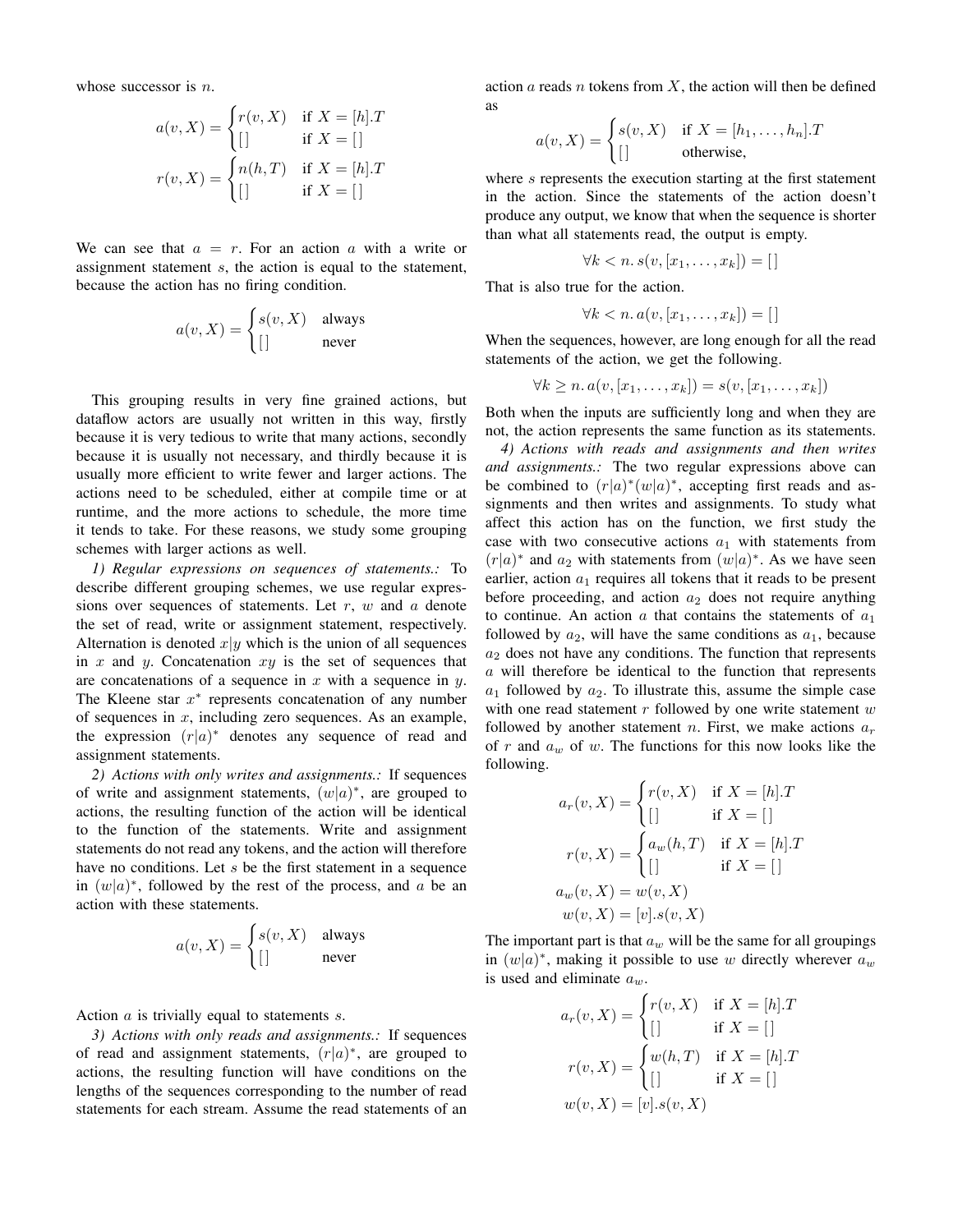If instead we make one action  $a$  of both  $r$  and  $w$  we get the same functions.

$$
a(v, X) = \begin{cases} r(v, X) & \text{if } X = [h].T\\ \begin{bmatrix} \end{bmatrix} & \text{if } X = \begin{bmatrix} \end{bmatrix} \\ r(v, X) = \begin{cases} w(h, T) & \text{if } X = [h].T\\ \begin{bmatrix} \end{bmatrix} & \text{if } X = \begin{bmatrix} \end{bmatrix} \end{cases}
$$

$$
w(v, X) = [v].s(v, X)
$$

Grouping statements by  $(r|a)^*(w|a)^*$  to actions preserves the semantics of the process.

# *C. Translation to dataflow actor*

From the flowcharts with actions, the translation to dataflow with firing (transformation D in figure 4) is quite straightforward. We use CAL as the target language for this last step, and we explain the translation with the SumN process in figure 1 and the actions of figure 9

When the actions of a process are identified, they are translated to CAL actions that perform the same task, and each action gets a unique action tag. We call these actions *statement actions*. From the grouping in figure 9, the following actions are constructed.

```
a:
action N:[temp] ⇒
do
  n := temp;
  sum := 0;
end
b:
action X:[temp] \impliesdo
  x := temp;
  sum := sum + x;
  n := n - 1;end
c:
action =⇒ Sum:[sum] end
```
From the decision node, two actions are constructed, one that can be fired when the condition is true, and one when the condition is false. We call these pairs of *condition actions*. Note that these actions neither consume nor produce any tokens.

```
d_true:
action ⇒
guard
  n > 0
end
d_false:
action \impliesguard
  not (n > 0)end
```
Finally, an action schedule is created to ensure that the actor has the same control flow as the original process. The schedule will have one state for each statement action, and one state for each pair of condition actions. The transitions are then constructed to reflect the control flow of the process.

**schedule** A : A (a)  $\longrightarrow$  D; D (d true)  $\longrightarrow$  B; D (d\_false)  $\longrightarrow$  C;  $B$  (b)  $\longrightarrow D$ ;  $C$  (c)  $\longrightarrow$  A: **end**

The execution starts in state A with action a that reads how many numbers should be summed, and continues to state D. In D, there are two actions, one that can be executed when  $n > 0$  and another action otherwise. Depending on which of the two is fired, the execution proceeds to either B or C. State B represents the body of the loop and when action b is fired the execution proceeds with the loop condition in state D again. After the loop, in state  $C$ , action  $C$  is executed an the output is produced. The execution then continues in state A to start a new summation.

The start node of the flowchart corresponds to the variable initialization of the process, and this is just copied to the resulting actor. This example does not have any stop node, but stop nodes are represented by states in the schedule without any transitions that leaves them.

The end result is not as polished as the handwritten CAL version in figure 2, but it is not far from it.



Fig. 9. Flowchart of the SumN process in figure 1 with an example grouping.

## VI. DISCUSSION

# *A. Implementation efficiency*

Even though this paper is not about efficient implementations of dataflow with firing, its existence is highly relevant for this work. Some restricted classes of dataflow with firing, such as synchronous dataflow and cyclo-static dataflow are well known for their efficient implementation techniques, but even dynamic dataflow can be efficienly implemented. To demonstrate the efficiency compared to a traditional process implementation, we implemented the proposed language and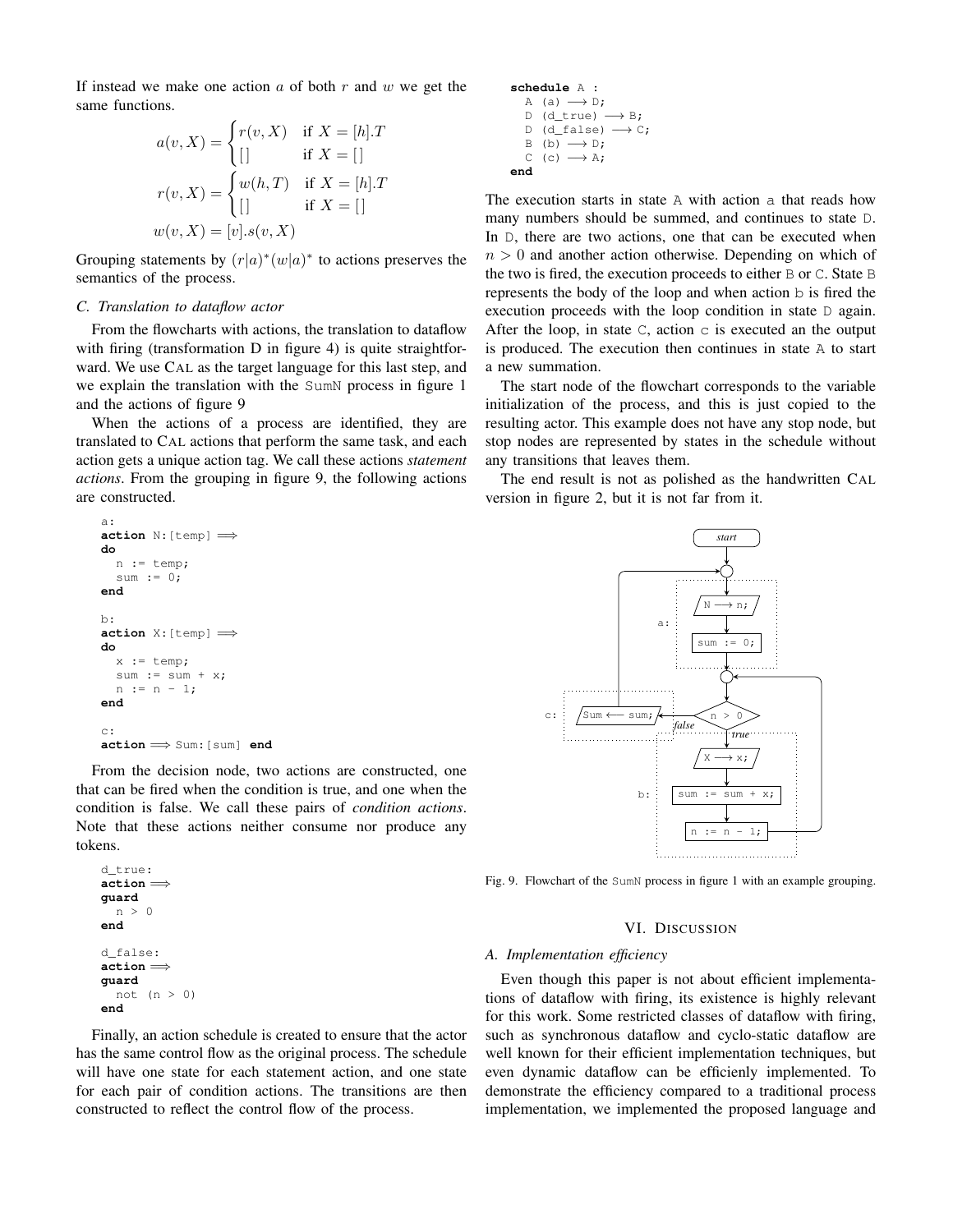

Fig. 10. A program with four processes. LFSR is a linear feedback shift register, producing the  $n = 10^7$  first numbers of a maximum length sequence of 16 bits, followed by a 0. Even filters out all odd values, forwarding only the even numbers to Inc, that increments the numbers by 1. Sum computes the sum of all numbers until it gets a 1 (the incremented 0 at the end of the stream) and prints the sum.



Fig. 11. Execution time of the Go program with different buffer sizes, where 0 indicates rendezvous communication.

TABLE I EXECUTION TIME OF THE PROGRAM IN FIGURE 10

|                                     | Mean $(ms)$ | Standard deviation (ms) |
|-------------------------------------|-------------|-------------------------|
| $Go$ (gc)                           | 1811.4      | 13.6                    |
| Kahn processes (Tÿcho)              | 203.0       | 3.7                     |
| Kahn processes (Tÿcho) <sup>a</sup> | 158.3       | 2.8                     |
| Kahn processes (Tÿcho) <sup>b</sup> | 64.9        | 2.5                     |
| $C$ (Clang) <sup>c</sup>            | 64.6        | 2.8                     |

a compiled with actor merging

**b** compiled with actor merging and buffer to variable conversion

c a sequential program that computes the same result

the translation to CAL in the Tÿcho dataflow compiler and designed a small program with four processes, depicted in figure 10. We made two process implementations; one in our proposed language that we compiled using the Tÿcho dataflow compiler, and one with goroutines in Go that we compiled using gc<sup>1</sup>. To get an indication of how much overhead the parallel descriptions induces in terms of scheduling and bookkeeping, we also made a sequential implementation in C that performs the same computation using a single loop.

In the Go implementation, the size of the channels that connects the goroutines affects the performance significantly. Figure 11 shows the execution time for buffer sizes ranging from 0 to 2048, where 0 means rendezvous communication. Using large buffers in the program implemented with Tÿcho did not result in any significant performance difference.

The Tÿcho dataflow compiler can merge actors using actor machine composition, as described in [7], similar to what is done with RVC-CAL actors using the Open RVC-CAL Compiler (Orcc) in [8]. The resulting merged actor does not need to check that state of the channels that are connected to

<sup>1</sup>The other official Go compiler—gccgo—produced slower programs for this example.

itself. If these self-loop channels are of size 1, they can be replaced by variables, which is also done by Tÿcho. Table I shows the execution time of five different implementations:

- 1) the Go implementation with channel sizes set to 1024,
- 2) the Kahn process implementation compiled with Tÿcho,
- 3) the Kahn process implementation compiled with Tÿcho with actor merging,
- 4) the Kahn process implementation compiled with Tÿcho with actor merging and with buffers converted to variables, and
- 5) the sequential C program.

The Kahn process implementations that are transformed to dataflow with firing are clearly faster than the goroutine implementation, even without actor merging. With actor merging and the buffer to variable transformation, the programs is as fast as the sequential C program.

All measurements were performed on a computer with a quad-core 2 Ghz Intel Core i7 processor running OS X, and the sequential C program and the C programs produced by Tycho were compiled with Clang using the flag  $-02$ .

# *B. Program simplicity*

We believe that many dataflow actors could be much simpler described as processes, most importantly because the control flow of a process better follows the text flow of the source program than it would do in a dataflow-with-firing style. To get an indication on what kinds of actors would benefit from being expressed as processes, we have identified some patterns commonly used in CAL actors by studying the example applications from *orc-apps*<sup>2</sup>—a collection of CAL applications. The patterns we identified are the following:

- 1) Actors with only one action.
- 2) Fixed sequences of actions in the sense that action B always follows action A.
- 3) Iterative token production or consumption with an unknown number of tokens.
- 4) Actors that select different actions depending on the value of a particular token or state variable.

In our opinion, pattern 1 is often clearly expressed in CAL and we see no point in rewriting such actors in a process style. However, expressing pattern 2, 3 and 4 is, in our opinion, more complex in CAL than it is in our process language. Fixed sequences of actions (pattern 2) involve at least two actions and an action schedule. When trying to follow the control flow of such an actor, the reader must consult the action schedule to see in which order the actions are fired. When expressed as a process, this pattern is simply a sequence of statements.

<sup>2</sup>https://github.com/orcc/orc-apps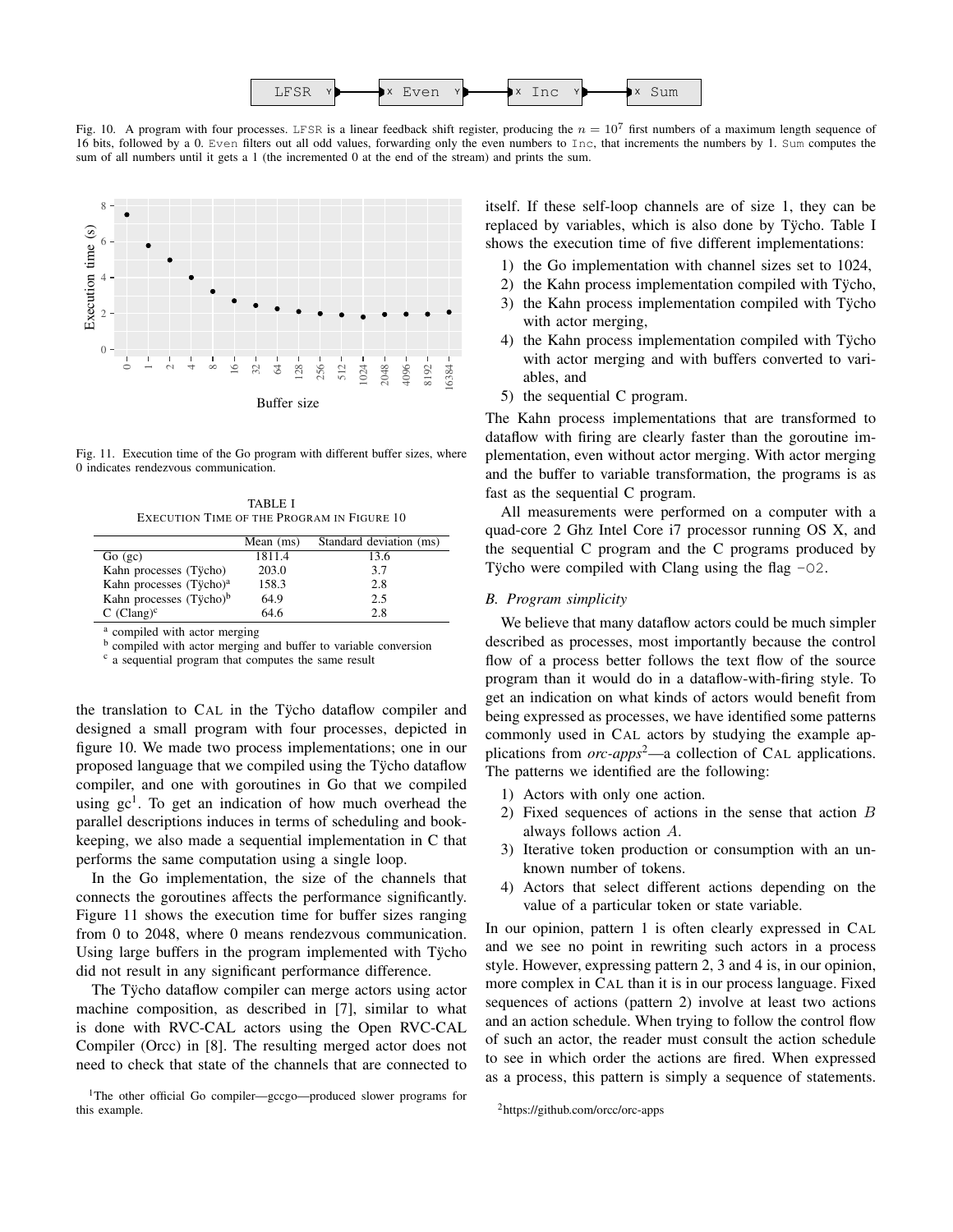TABLE II NUMBER OF TOKENS IN THE SOURCE CODE OF THE ACTORS AND THEIR RESPECTIVE PROCESSES.

|                                      | Actor | Proc. | Ratio | Patterns |
|--------------------------------------|-------|-------|-------|----------|
| SyntaxParser <sup>a</sup>            | 682   | 412   | 60%   | 2, 3, 4  |
| Mgnt_DCSplit <sup>b</sup>            | 97    | 107   | 110%  |          |
| $Algo_B$ yte $2bitb$                 | 122   | 81    | 66%   | 2, 3     |
| Algo SelectMB 4 <sup>c</sup>         | 491   | 200   | 41%   | 2, 3, 4  |
| Algo_PictureRecon $Sat$ <sup>b</sup> | 355   | 255   | 72%   | 2, 4     |
| KeySchedule <sup>e</sup>             | 757   | 629   | 83%   | 2        |

a from JPEG decoder

b from MPEG-4 Part 2 decoder

c from MPEG-4 AVC decoder

<sup>d</sup> from AES cipher

Pattern 3 and 4 can in our process language be expressed by (respectively) a **while**-loop and **if**-statement, but encoding the same pattern in a CAL actor requires at least two actions whose firing conditions only differ in a guard expression, representing the branching condition.

A review of existing CAL applications and the feasibility of translating them to processes is out of the scope for this paper. We have, however, collected a few actors that use the patterns described above and translated them to our process language. We have not measured how readable they are, or how well the program text follows the control flow, but since the simplified control flow also results in smaller programs, we have measured the size of the programs in number of source code tokens. As the result in table II shows, the actor with only one action (pattern 1) uses more tokens in the process version than the actor version, but the other patterns are expressed using fewer tokens in their process versions.

# *C. Language Design*

The first objective of the language design is to enable programmers to write processes and have them executed as actors. The second objective is to make it easy to use processes in CAL programs. We have made some design choices motivated by these objectives.

The look and feel of the language resembles CAL to a large extent. The reason for this decision is to make it easier for CAL programmers to start using the language. Not only does it look like CAL, the types, statements and expressions are borrowed from CAL as well. By representing and computing values in the same way, the interaction between the two languages becomes straightforward. In the larger version of the language that is implemented in the Tÿcho dataflow compiler, the process description is actually implemented as a new language construct for CAL actors, rather than a separate language of its own.

# *D. More general groupings*

We saw in the  $Delay'$  example that actions that start with writes and continue with reads are not equivalent to just the statements themselves. There are, however, other correct grouping schemes that recognize larger actions. The schemes we have looked at all consist of sequences of statement nodes, but there are examples where loops and conditionals can be

part of actions as well. If, for example, the two execution paths of an **if** statement have the same read and write pattern, they could be considered for inclusion in the same action. The same is true for loops where no communication happens. The grouping schemes that we have shown in this paper are therefore not the most coarse-grained.

# VII. RELATED WORK

# *A. Language*

The process language we introduced makes it possible to write dataflow programs as combinations of processes and dataflow with firing, but it is not the first example of such combination. StreamIt [13] is a language for Synchronous dataflow—a flavor of dataflow with firing where the number of tokens consumed and produced by an actor is the same on every invocation. In version 2.1 of StreamIt the restriction of a fixed input and output rate was lifted, effectively making StreamIt a language for expressing both synchronous dataflow and Kahn processes. The implementation in [5] also treats them separately, heavily optimizing the parts with fixed token rates and dynamically scheduling all interaction that deals with dynamic token rates. Our approach is instead to unify the two by translating the process to dataflow with firing. In StreamIt, however, the filters with dynamic token rates can not in general be translated to their current model for dataflow with firing, synchronous dataflow, because that model is not expressive enough.

# *B. Translation*

In [14], Falk et al. presents a translation from Kahn processes expressed in SystemC to dataflow with firing by constructing a control flow graph in which all read statements precede the write statements in the basic blocks. This is equivalent to the most general action grouping scheme presented in this paper. The novelty of our work is the connection to the semantics of Kahn processes to show that the action grouping is correct.

One aspect of this work is that it enables programmers to write programs in an imperative style and have it executed with a different execution model that we believe is better in many ways. Related to this, Capriccio [15] is a threading package for C that enables programmers to write threaded code with blocking operations, have it executed using cooperatively scheduled coroutines and event-based operations instead of blocking ones. Similarly, Tame [16] and the work of Adya et al. [17] both try to unify the models of threaded with event-driven programs, partly using program transformations not unlike those we do.

Even though there are similarities between these systems and ours, we believe that the challenges differ very much. One of their main challenge is memory management for automatic variables. That is not an issue for our language, because the processes are essentially stack-free at the points where they need to be. Our main challenge, on the other hand, is to make sure that the exact semantics of Kahn processes is retained in the translation.